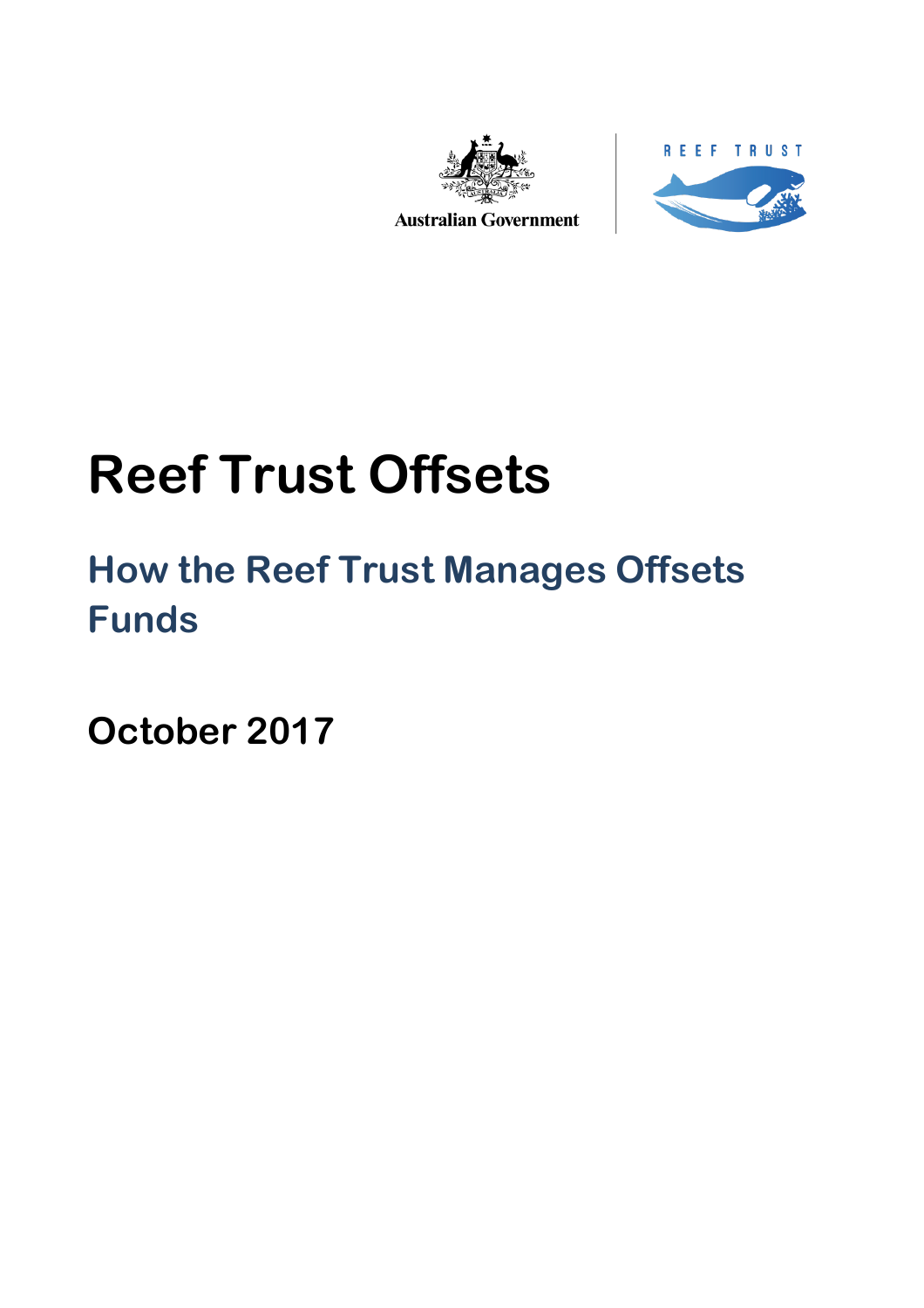## **CONTENTS**

| 1.1 |  |  |  |
|-----|--|--|--|
| 1.2 |  |  |  |
| 1.3 |  |  |  |
| 1.4 |  |  |  |
|     |  |  |  |
| 2.1 |  |  |  |
| 2.2 |  |  |  |
| 2.3 |  |  |  |
|     |  |  |  |
|     |  |  |  |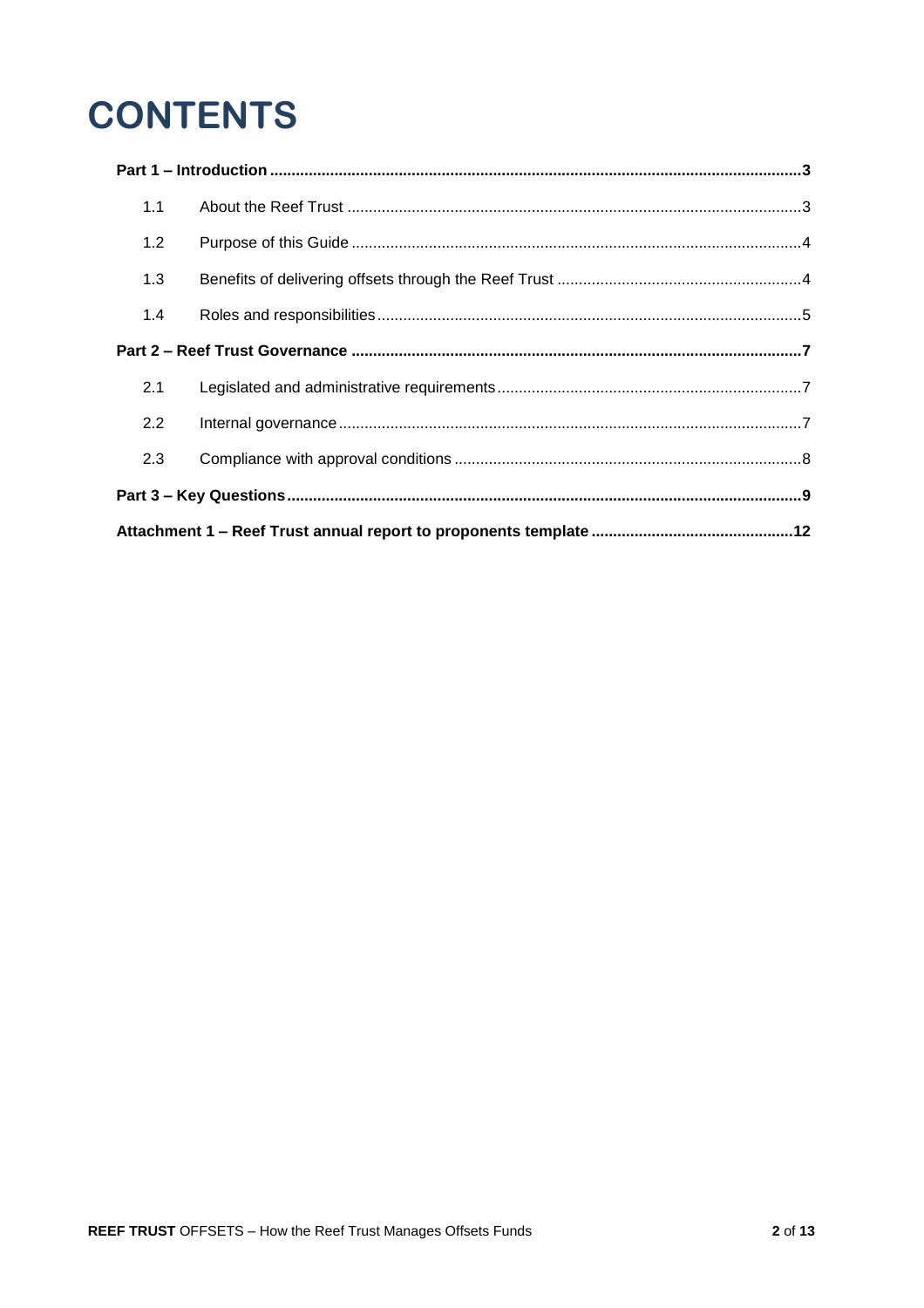## <span id="page-2-0"></span>**Part 1 – Introduction**

## <span id="page-2-1"></span>**1.1 About the Reef Trust**

The Reef Trust is one of the key Australian Government mechanisms for the delivery of the Reef 2050 Long-Term Sustainability Plan (Reef 2050 Plan). Reef Trust investments are based on the best available science and consider opportunities to build on existing efforts by governments, natural resource management organisations and industry, directing funding in a targeted and strategic way to deliver against the Reef Trust outcomes. These outcomes are:

Outcome 1: Improve the quality of water entering the Great Barrier Reef from broad-scale land-use to increase the health and resilience of the Great Barrier Reef.

Outcome 2: Improve the health and resilience of coastal habitats.

Outcome 3: Improve and protect marine biodiversity including the reduction of crown-of-thorns starfish and protection of listed threatened and migratory species, such as dugongs and turtles.

Outcome 4: Any new development maintains or improves the condition of matters of national and state environmental significance through the strategic delivery of offsets through the Reef Trust. [This outcome is specific to environmental offsets]

The Reef Trust has the capacity to receive financial environmental offset contributions from proponents under the *Environment Protection and Biodiversity Conservation Act 1999* (EPBC Act).

Proponents with a biodiversity-related Great Barrier Reef offset liability have the option of making financial contributions to the Reef Trust to deliver offset activities.

*Use of the Reef Trust to deliver environmental offsets is voluntary*

The Reef Trust Offsets Calculator is a tool for calculating the level of financial contribution to the Reef Trust required for Great Barrier Reef marine offsets. The Reef Trust Offsets Calculator has been designed to be consistent with the EPBC Act Environmental Offsets Policy 2012.

> *The Reef Trust Offsets Calculator is not suitable for use for marine environments other than the Great Barrier Reef*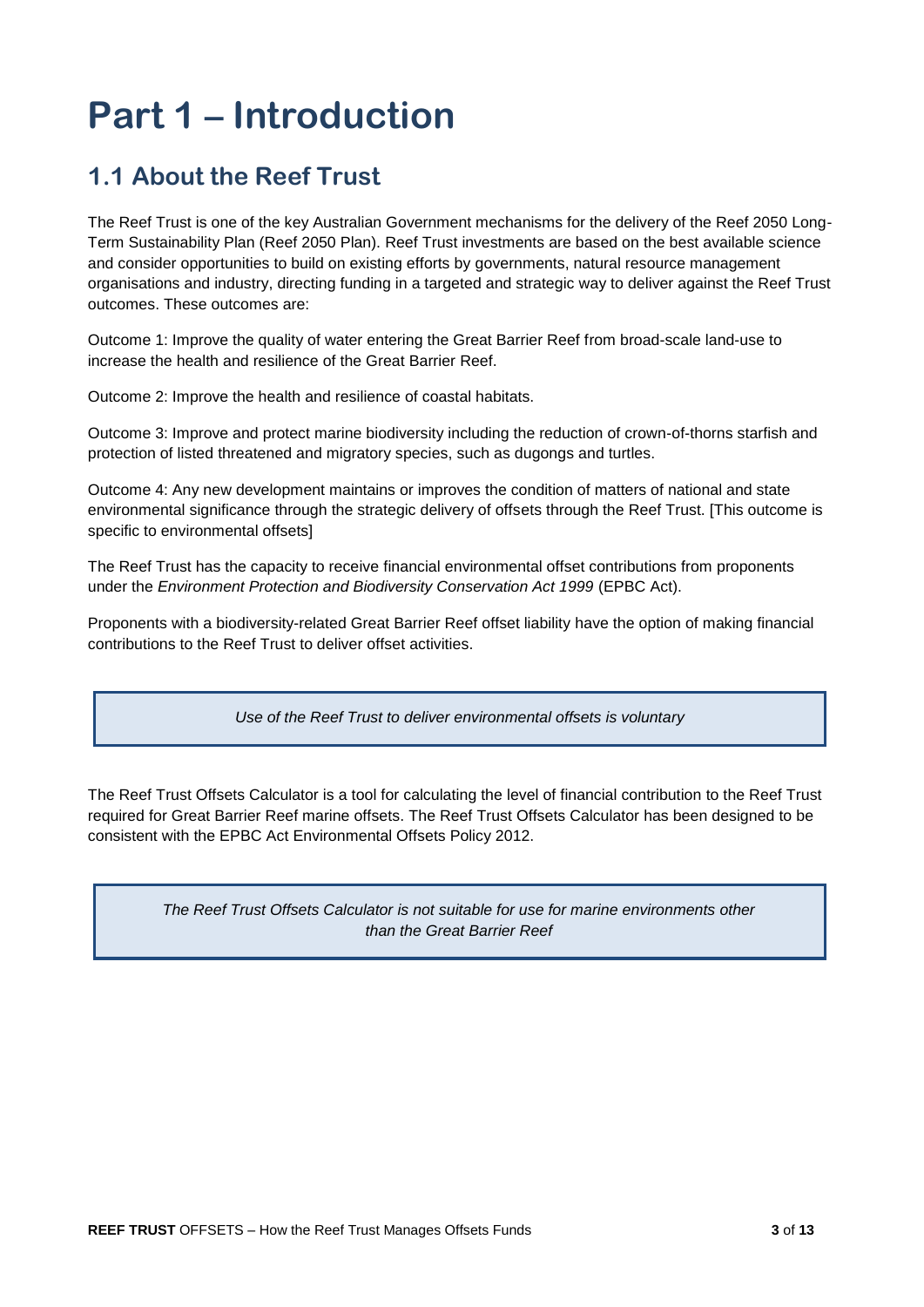## <span id="page-3-0"></span>**1.2 Purpose of this Guide**

This guide has been designed to provide information to EPBC Act proponents who are considering using the Reef Trust to deliver their offset liability.

*The Reef Trust will generally only deliver biodiversity-related marine offsets For offsets which are covered by the Reef Trust offsets calculator, the calculator must be used\*.*

\* Unless the project is in the approval stage at the time the calculator is released.

## <span id="page-3-1"></span>**1.3 Benefits of delivering offsets through the Reef Trust**

#### *Environmental benefits*

- Increased certainty that the financial contribution made will be sufficient to offset the significant residual impact.
- Offset activities are targeted to ensure they address the relevant impacted matter.
- The design of offset-funded projects is guided by the best available science and resources, and the Reef 2050 Offset Guideline.
- Proposed offset-funded projects are reviewed by the Reef 2050 Plan Independent Expert Panel in accordance with the Panel's Terms of Reference, ensuring an additional layer of scientific rigour and strategic coordination – and approved by the Environment Minister. Note that this process follows the granting of an EPBC Act approval by the Environment Minister or delegate.
- Cost effective investment which is additional to and complements other investment for the Reef.
- Strategic investment, with the opportunity for the pooling of offset funding from multiple proponents for the same matter or value being impacted, which can be directed towards larger scale projects, or co-location with other conservation projects, to deliver greater ecological benefit.
- Contributes to addressing the key threats identified in the Great Barrier Reef Outlook Reports and the Reef 2050 Plan.
- The Department will use existing knowledge and networks which can be harnessed to deliver more effective and efficient offset projects.

#### *Benefits to proponents*

- Payment into the Reef Trust Special Account will meet the requirements of the relevant approval condition.
- Proponents are able to receive an annual report detailing how the offset funds are being spent.
- Offset projects will be subject to monitoring and reporting equivalent to that undertaken for the Reef Trust program generally.
- Offset funds will be managed in accordance with legislated and other administrative requirements.

*A proponent's liability in relation to Reef Trust-delivered offsets will be discharged on payment of offset funds into the Reef Trust Special Account*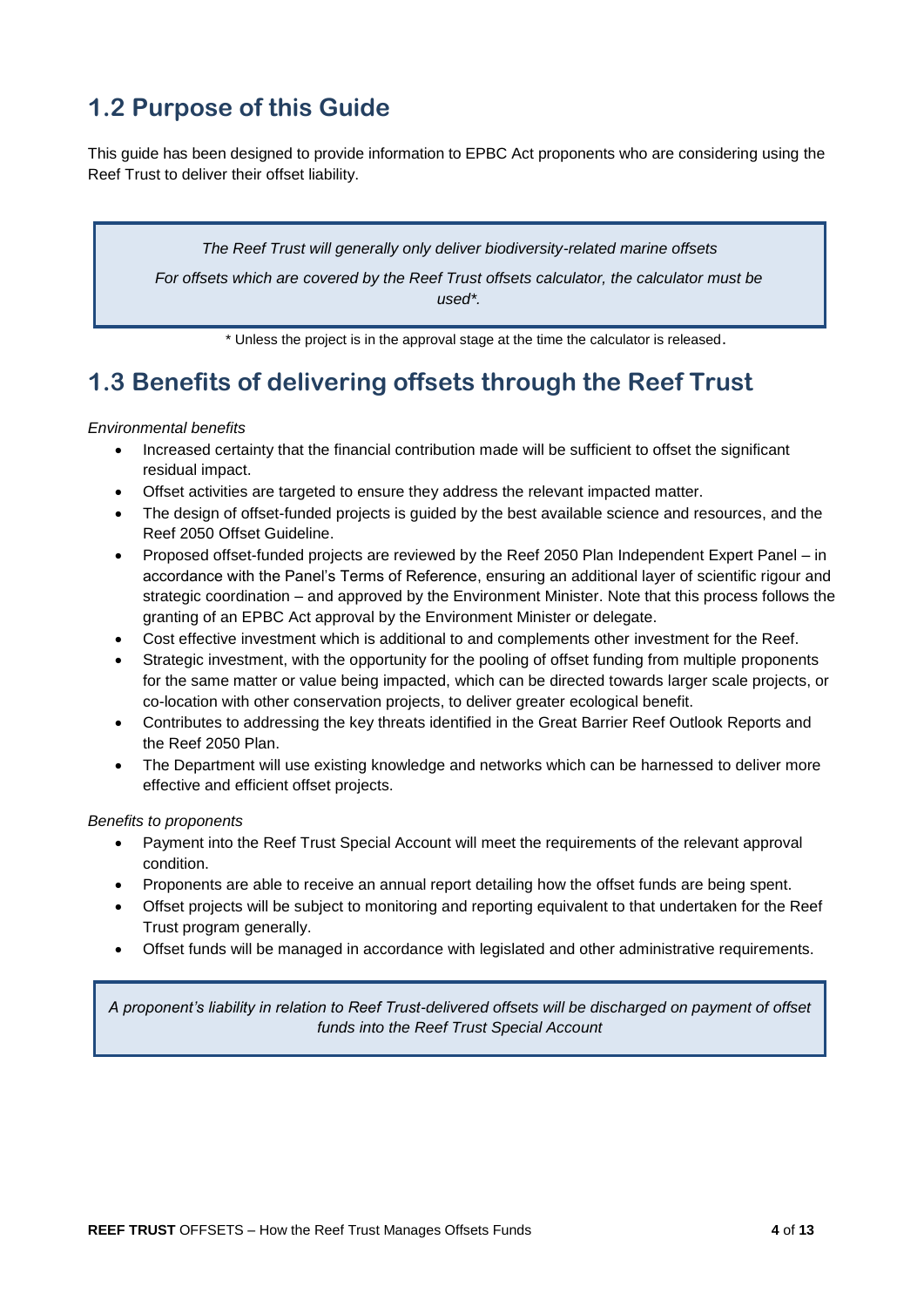## <span id="page-4-0"></span>**1.4 Roles and responsibilities**

### **1.4.1 Department of the Environment and Energy – EPBC Act regulatory area**

The Department's EPBC Act regulatory area assesses actions which have been referred under the EPBC Act, provides recommendations on approval to the Environment Minister or delegate, administers approvals to ensure that approval conditions are met, and deals with non-compliance in accordance with the EPBC Act compliance and enforcement policy.

The regulatory area will:

- During the assessment phase, advise the Reef Trust if a proponent expresses interest in using the Reef Trust to deliver offsets.
- Check an offset calculation made by a proponent using the Reef Trust offsets calculator, as part of the assessment and approval process.
- After an EPBC Act approval decision has been made by the Environment Minister or delegate, provide Reef Trust with information about the impacted MNES, including a copy of the completed Reef Trust offsets calculator spreadsheet.
- Confirm to a proponent their compliance with the relevant approval condition after a payment is made to the Reef Trust.
- Deal with potential non-compliance under the EPBC Act if offset funds are not paid into the Reef Trust Special Account in accordance with the relevant approval condition.

### **1.4.2 Department of the Environment and Energy – Reef Trust**

The Reef Trust will:

- During the EPBC Act referral assessment phase, provide information to proponents considering the Reef Trust to deliver environmental offsets (such as this guide). Note that Reef Trust is not involved in the impact assessment process.
- After an EPBC Act approval decision is made by the Environment Minister or delegate, ensure all financial transactions, including those related to offset funds receipted to and held in the Reef Trust Special Account, are undertaken in accordance with relevant legislation, policies and approval condition.
- Ensure projects funded with offset monies are managed with a high level of accountability.
- Implement strategic, cost effective offset projects which are consistent with applicable policies and guidelines.
- Submit offset project proposals to the Independent Expert Panel for endorsement and the Environment Minister for approval. Note that this process will take place after an EPBC Act approval decision has been made.
- Ensure effective delivery of offset projects.
- Maintain records of actions and decisions.
- Advise the regulatory area of the Department when an offset payment has been received.
- Ensure relevant reporting data and project information is made available to proponents (see template at Attachment 2); and
- Report on progress towards achieving Outcome 4 as part of the Reef Trust Monitoring and Reporting Plan.

### **1.4.3 EPBC Act Proponents**

It is not compulsory for an EPBC Act proponent to use the Reef Trust to deliver environmental offsets. A proponent may choose to take a different approach to meeting their offset requirement under the EPBC Act Environmental Offsets Policy 2012. In this circumstance, the nature of the offset will be developed with officers from the Department's EPBC Act regulatory area, without involvement from Reef Trust.

**REEF TRUST** OFFSETS – How the Reef Trust Manages Offsets Funds **5** of **13**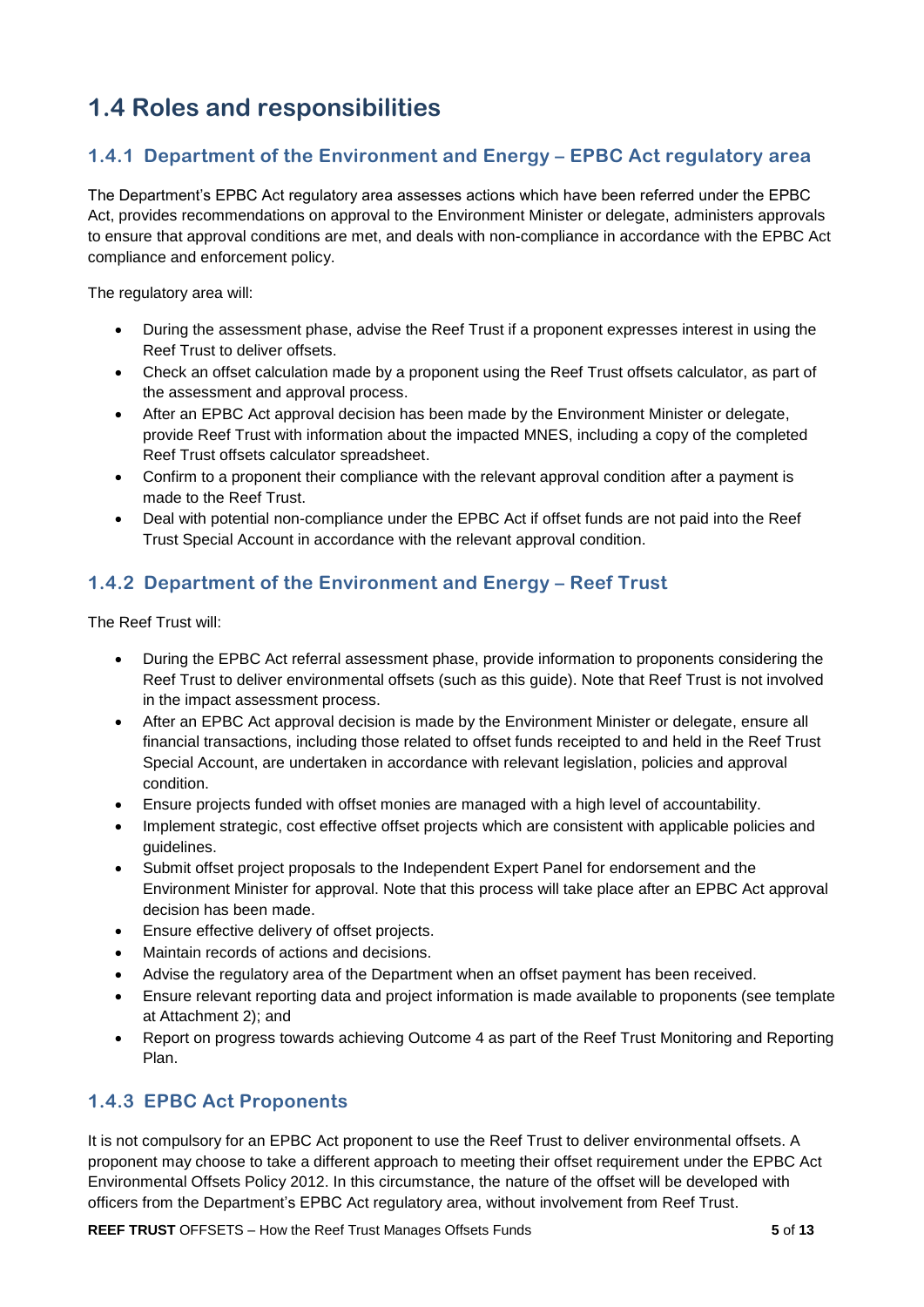If an EPBC Act proponent wishes to use the Reef Trust to deliver environmental offsets, during the assessment phase they are required to:

- Engage with the Reef Trust to ensure Reef Trust is able to deliver the offset.
- Use the Reef Trust offsets calculator.

Once an EPBC Act approval decision has been made, proponents are required to:

- Engage with the Reef Trust to agree administrative arrangements.
- Ensure financial contributions are deposited into the Reef Trust Special Account on time and in accordance with the relevant approval condition and administrative arrangements.
- Advise the Reef Trust of any organisation-specific reporting requirements—such as a requirement for offset project details to be included in annual reports.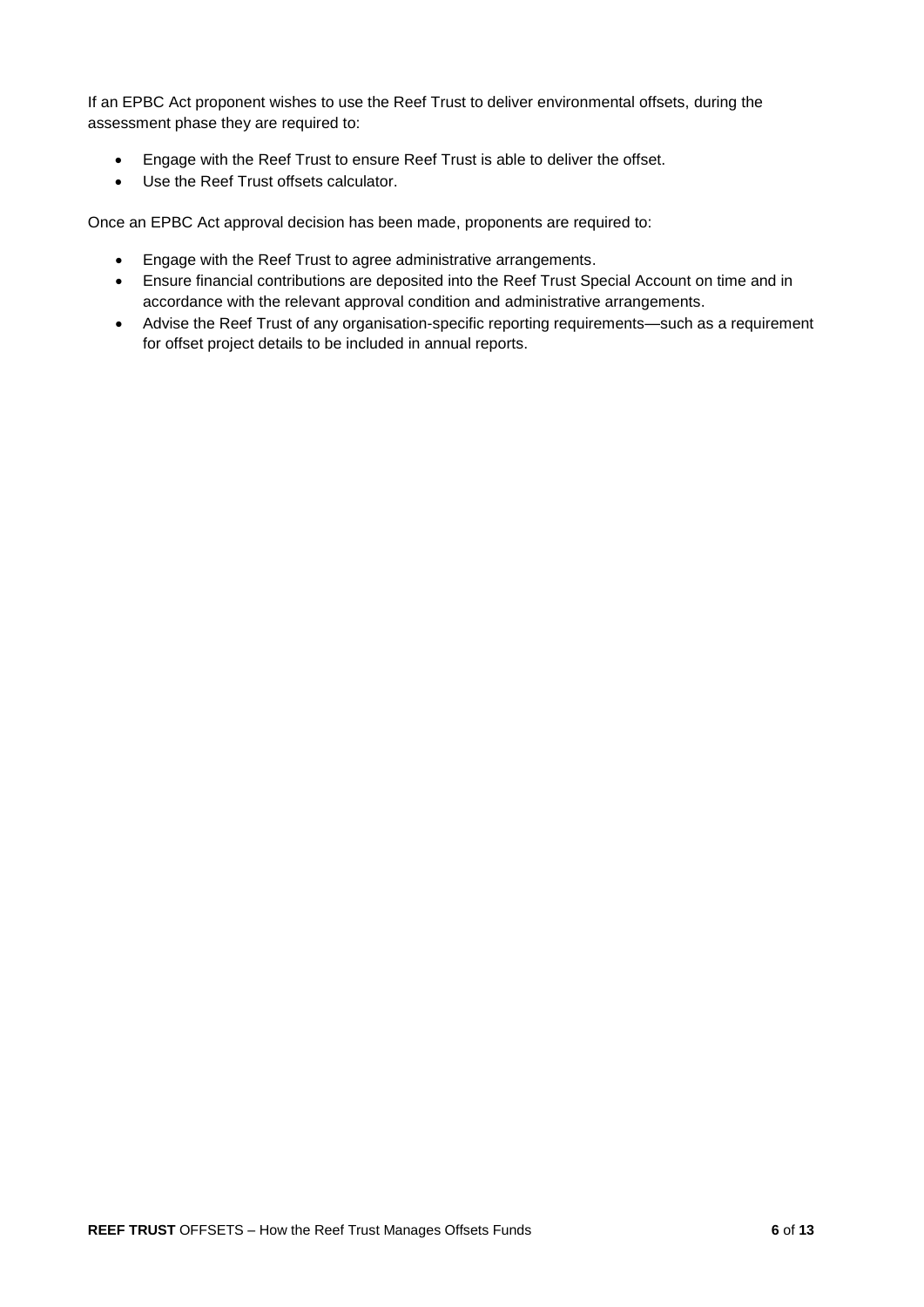## <span id="page-6-0"></span>**Part 2 – Reef Trust Governance**

## <span id="page-6-1"></span>**2.1 Legislated and administrative requirements**

The Reef Trust operates in accordance with various legislated governance and administrative requirements and processes, including when managing and delivering offset activities using funds provided by proponents. These include:

- The *[Public Governance, Performance and Accountability Act 2013](https://www.legislation.gov.au/Details/C2013A00123)* (PGPA Act)
- The *[Commonwealth Grants Rules and Guidelines](https://www.finance.gov.au/resource-management/grants/)*
- The *[Commonwealth Procurement Rules](https://www.finance.gov.au/procurement/procurement-policy-and-guidance/commonwealth-procurement-rules/)*
- The *[PGPA Act \(Reef Trust Special Account 2014\) Determination 01](https://www.legislation.gov.au/Details/F2014L01218)*

## <span id="page-6-2"></span>**2.2 Internal governance**

The role of the Reef Trust in relation to offsets is to deliver offset activities which address residual significant impacts on the Great Barrier Reef from projects referred under the EPBC Act.

The Reef Trust is not involved in the assessment of the extent and nature of impacts of a project which is referred under the EPBC Act, or in compliance activities. The Reef Trust's role in managing and delivering offsets is separate from the Department's role as a regulator, refer Figure 1 below.

|           | <b>Responsibility</b>                                                                                                                                                                                                                                                                                        | Area                   |
|-----------|--------------------------------------------------------------------------------------------------------------------------------------------------------------------------------------------------------------------------------------------------------------------------------------------------------------|------------------------|
|           | Oversight of offset policy development and reform, including the EPBC Act<br>Environmental Offsets Policy (2012).<br>Translation of strategic policy into regulatory practice and business<br>improvement.<br>Updates to the Reef Trust offsets calculator (shared responsibility with Program<br>Delivery). | <b>Regulatory Area</b> |
| $\bullet$ | EPBC Act assessment of environmental impact.<br>Confirming a calculation made by a proponent using the Reef Trust offsets<br>calculator.<br>Recommendations to the decision maker.<br>Post approval and monitoring assurance for approved projects.                                                          |                        |
|           | Investigation of non-compliance with EPBC Act approval conditions.                                                                                                                                                                                                                                           |                        |
|           | Implementation of the Reef 2050 Plan.<br>Monitoring progress towards achieving Reef 2050 Plan actions, targets,<br>objectives and outcomes.                                                                                                                                                                  | Program Delivery       |
|           | Administration of the Reef Trust, including offset funding.<br>Implementation of Reef Trust offset projects.<br>Monitoring and reporting.<br>Updates to the Reef Trust offsets calculator (shared responsibility with<br>Regulatory Area).                                                                   |                        |

**Figure 1: Overview of offset-related responsibilities across the Department**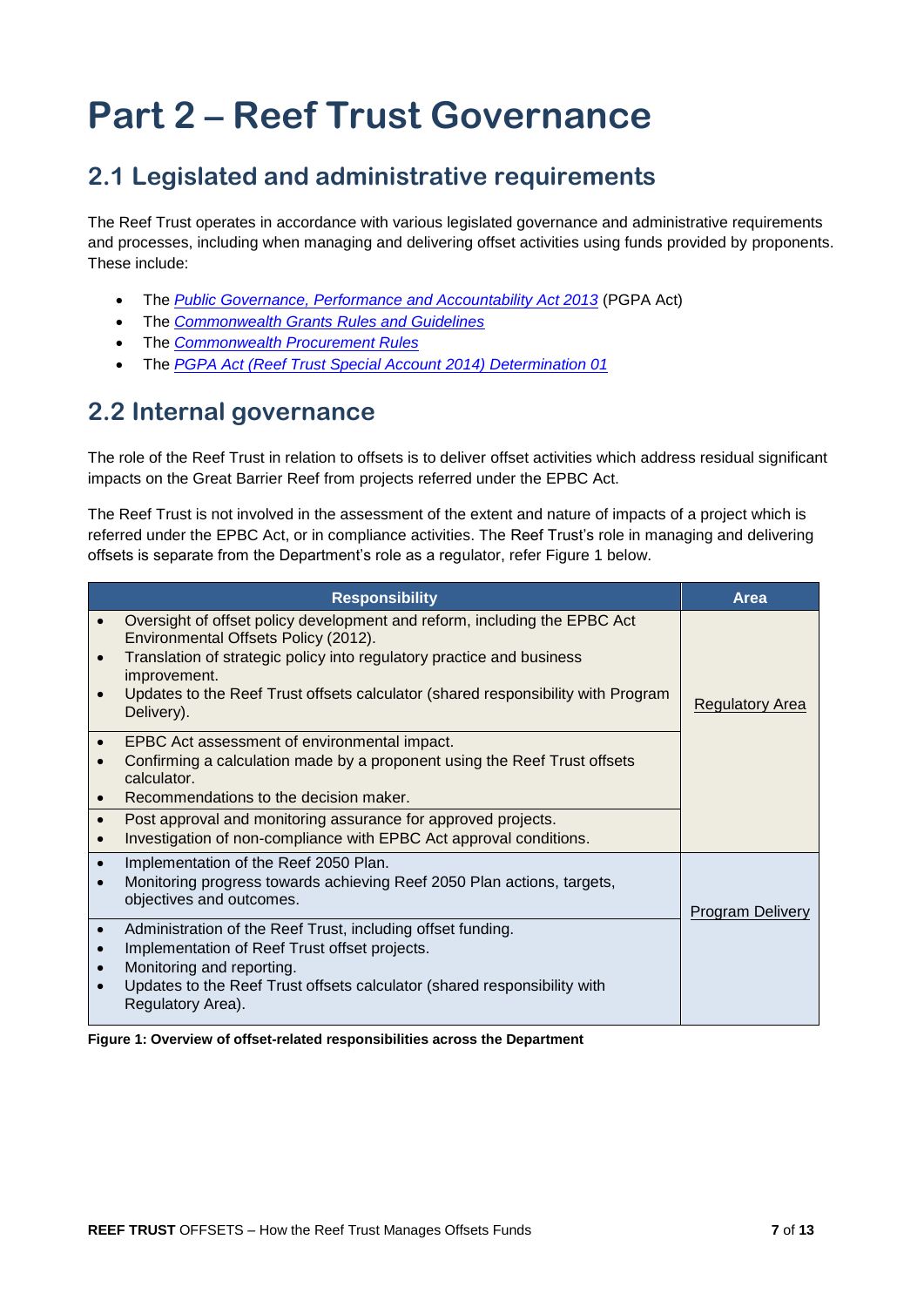## <span id="page-7-0"></span>**2.3 Compliance with approval conditions**

The Reef Trust will advise the Department's EPBC Act regulatory area when payment into the Reef Trust Special Account has been made in accordance with the relevant approval condition.

Proponents will report on the payments as part of the annual compliance reporting required by their approval conditions. The Department's regulatory area will confirm compliance with the relevant approval condition at that time.

Failure to make payment within 7 days of the due date (30 days from date of invoice) will be referred to the Department's regulatory area for follow up.

Failure to pay the correct amount of offset funds will be raised with the proponent by Reef Trust in the first instance, to ensure that it is not an administrative error. If the matter cannot be resolved, or if one month has elapsed since the payment fell due, the matter will be referred to the Department's regulatory area for follow up.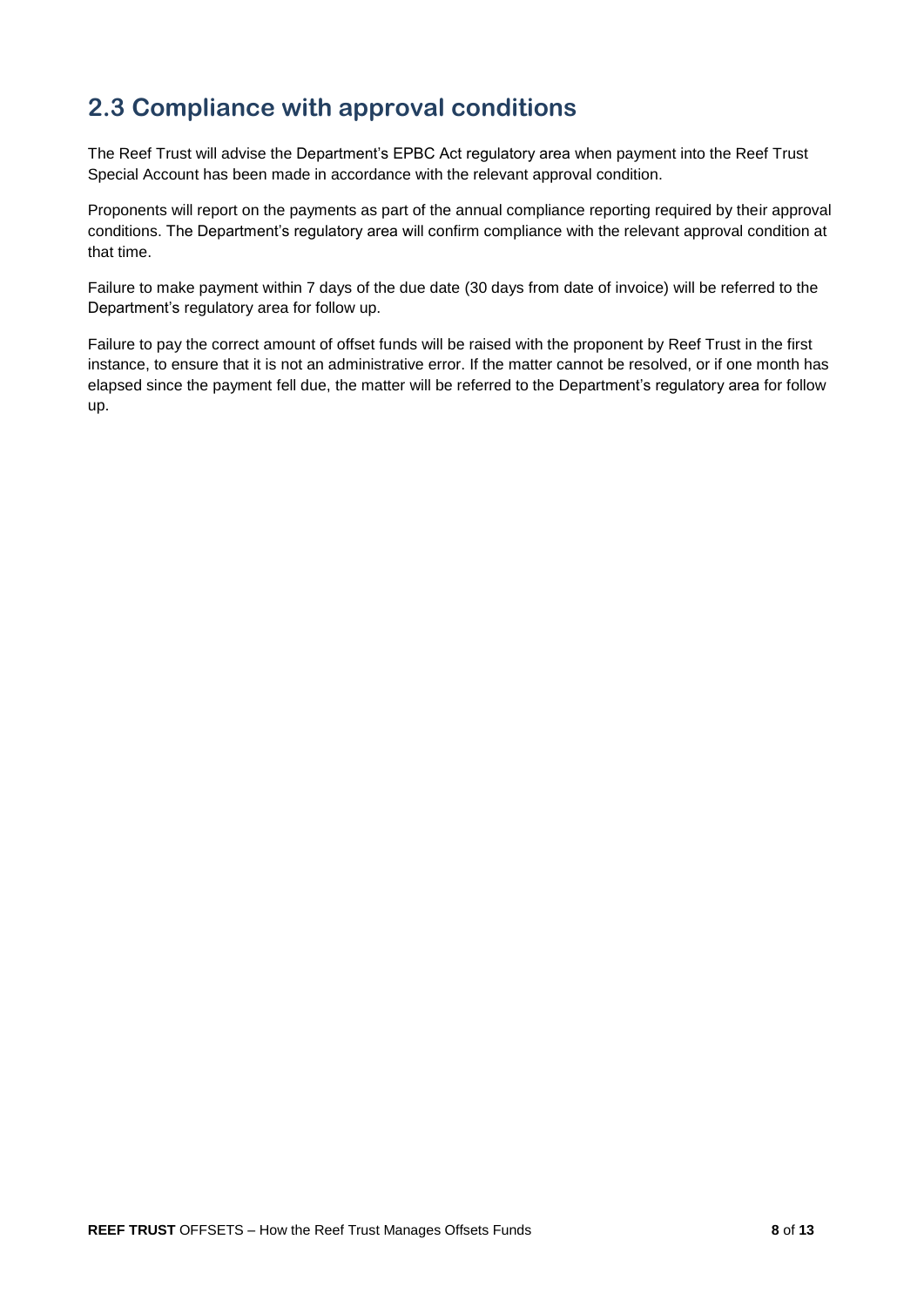## <span id="page-8-0"></span>**Part 3 – Key Questions**

#### **WHAT TYPE OF OFFSETS WILL REEF TRUST DELIVER?**

If requested, Reef Trust will deliver offsets on behalf of proponents who have a biodiversity-related offset liability, where the EPBC Act approval decision was made before the public release of the offsets calculator (or the action was in the approval phase at the time of release of the Reef Trust offsets calculator).

For all other approvals, where the Reef Trust offsets calculator can be used to quantify the financial offset liability it must be used.

The Reef Trust may deliver biodiversity offsets for which the Reef Trust offsets calculator is not yet able to be used. These will be considered on a case by case basis, noting that each project is different and in certain circumstances it may make sense for Reef Trust to deliver the offset.

If the offset requirement is to be delivered through the Reef Trust, the approval condition will specify when payment/s will be due.

### **WILL THERE BE ANY FORMAL ARRANGEMENTS BETWEEN REEF TRUST AND A PROPONENT?**

Reef Trust and a proponent will agree administrative arrangements covering such things as invoicing and payments, and reporting (by Reef Trust). The administrative arrangements will be agreed via an exchange of letters.

The duration of any administrative arrangements will align with the life of the Reef Trust Special Account (currently to 1 October 2024).

In the event that the Reef Trust Special Account ceases to exist after 1 October 2024, the Reef Trust condition will provide for offset payments to be paid to an alternative fund approved by the Minister for an equivalent purpose.

#### **HOW WILL OFFSET PROJECTS BE DESIGNED?**

Reef Trust will use the 10% Department handling fee to engage expertise to design and contract manage offset projects. Offset project design will:

- Address the specific matter of national environmental significance or value impacted
- Use the best available science
- Use advice from subject matter experts and the lessons learned from previous investment in conservation projects, and
- Use existing knowledge and networks to maximise effectiveness and efficiency.
- Be prepared in consultation with relevant stakeholders and expertise.
- Be consistent with relevant policies and guidelines including the Reef 2050 Offset Guideline.

The plan accompanying the Reef Trust offsets calculator identifies the types of offset projects that could be undertaken to deliver the best environmental outcomes for the Great Barrier Reef, and the preferred location for these activities to occur.

Offset project concepts will be provided to the Reef 2050 Independent Expert Panel for review and advice – both in the context of alignment with the Reef 2050 Plan and in order to use the best available science.

Offset proposals will be approved by the Environment Minister prior to implementation.

#### **HOW WILL CONSUMER PRICE INDEX (CPI) BE CALCULATED?**

Where a proponent is required to make an annual contribution to the Reef Trust over a period of years,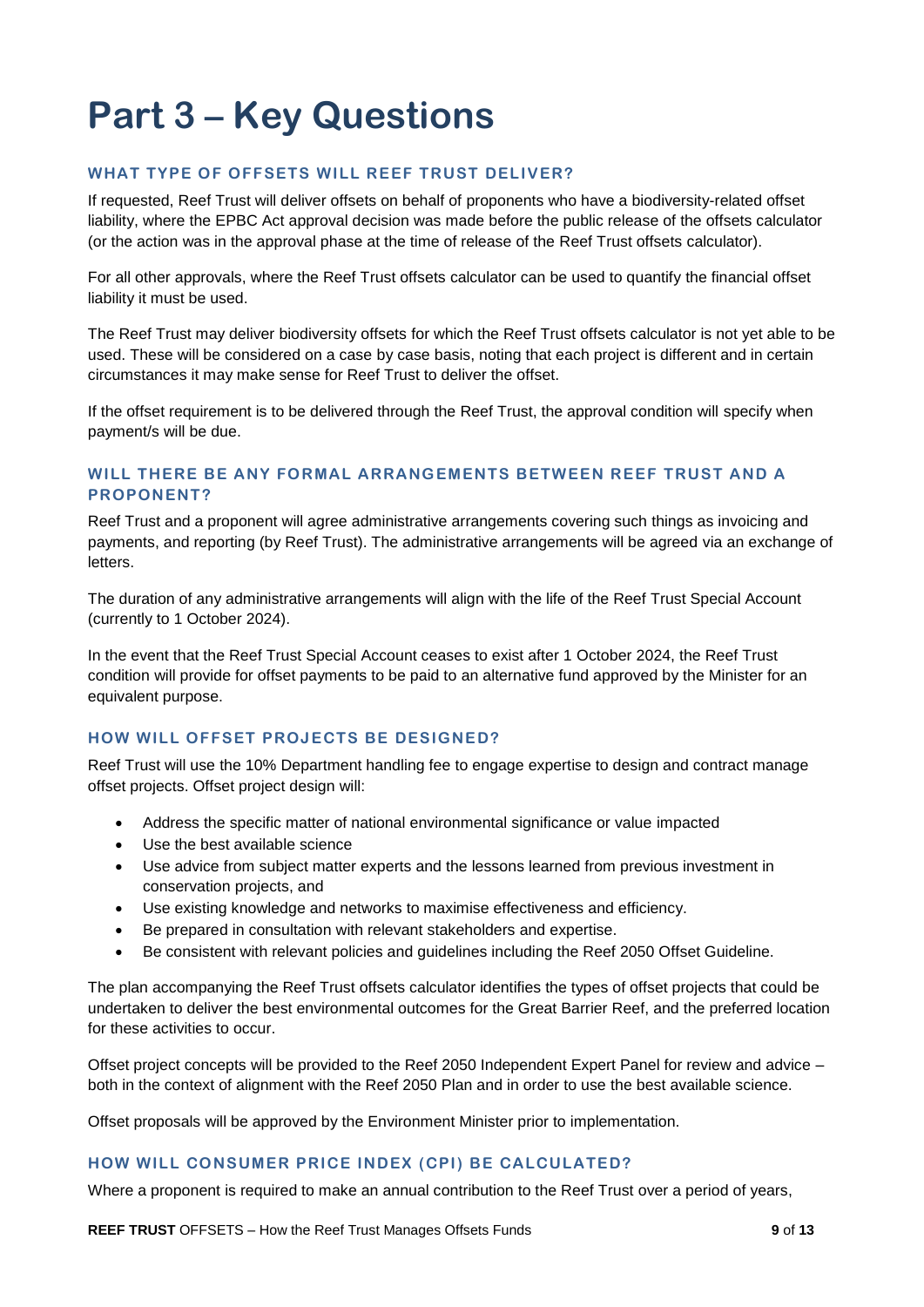indexed to CPI, the level of contribution required will be revised annually by the Reef Trust in consultation with the proponent.

The CPI adjustment will be based on the % change to CPI (weighted average of eight capital cities for all groups CPI) during the June quarter to June quarter which is published by the Australian Bureau of Statistics at the end of July each year (http://www.abs.gov.au/ausstats/abs@.nsf/mf/6401.0).

#### **HOW WILL OFFSET PROJECTS BE MANAGED?**

Offset projects delivered through the Reef Trust will be managed in line with the Department's stringent project management processes.

Where a funded project is not delivering the agreed environmental outcomes or there are indications of poor project performance, the Reef Trust will liaise with the delivery partner and identify areas for improvement. If a particular project continues to perform poorly, the Reef Trust team will consider alternative delivery options.

#### **HOW WILL OFFSET PROJECTS BE REPORTED ON?**

Delivery partners will be required to report on a project's performance and progress on a six monthly basis through the Department's online Monitoring and Reporting Tool (MERIT). Developed in partnership with the Atlas of Living Australia, MERIT is designed to collect and store planning, monitoring and reporting data associated with natural resource management projects funded by the Australian Government.

MERIT collects a broad range of project-related data including:

- Project outcomes observable over a longer period of time, such as progress towards establishing vegetation.
- Project outputs short term achievements which demonstrate a project is delivering on its agreed activities, such as area of revegetation completed.
- Project activities the actions being done during each reporting period which together help achieve the project outputs.
- Key evaluation questions questions which are answered throughout the project and assist in identifying areas for improvement and identification of approaches which are working well.
- Risk and threats the risks and threats to the project achieving its intended outputs and outcomes, such as risk of severe weather events and how they can be mitigated or minimised.

Members of the public are able to access information about offset projects on MERIT. A project overview is publicly available, including a brief description, total amount of funding, timeframes and the funding recipient. A user-friendly dashboard visually demonstrates project progress towards achieving output targets.

The type of information required to be monitored and reported will depend on the nature of the project being undertaken. Developing a monitoring approach which is fit for purpose is an essential part of the project planning stage and is documented in the monitoring, evaluation, reporting and improvement plan (MERI plan) by the delivery partner.

The information collected about offset projects in MERIT will be used by the Reef Trust to determine the contribution of offset projects to achieving a no net loss outcome.

Monitoring will inform the Reef Trust reporting on overall progress towards the achievement of Reef Trust Outcome 4 through the following avenues:

- Reef Trust website
- Reef 2050 Annual Report
- Reef Trust Investment Strategies
- Departmental Annual Reports

In addition, it will allow the Reef Trust to evaluate its success in offsetting impacts from referred projects.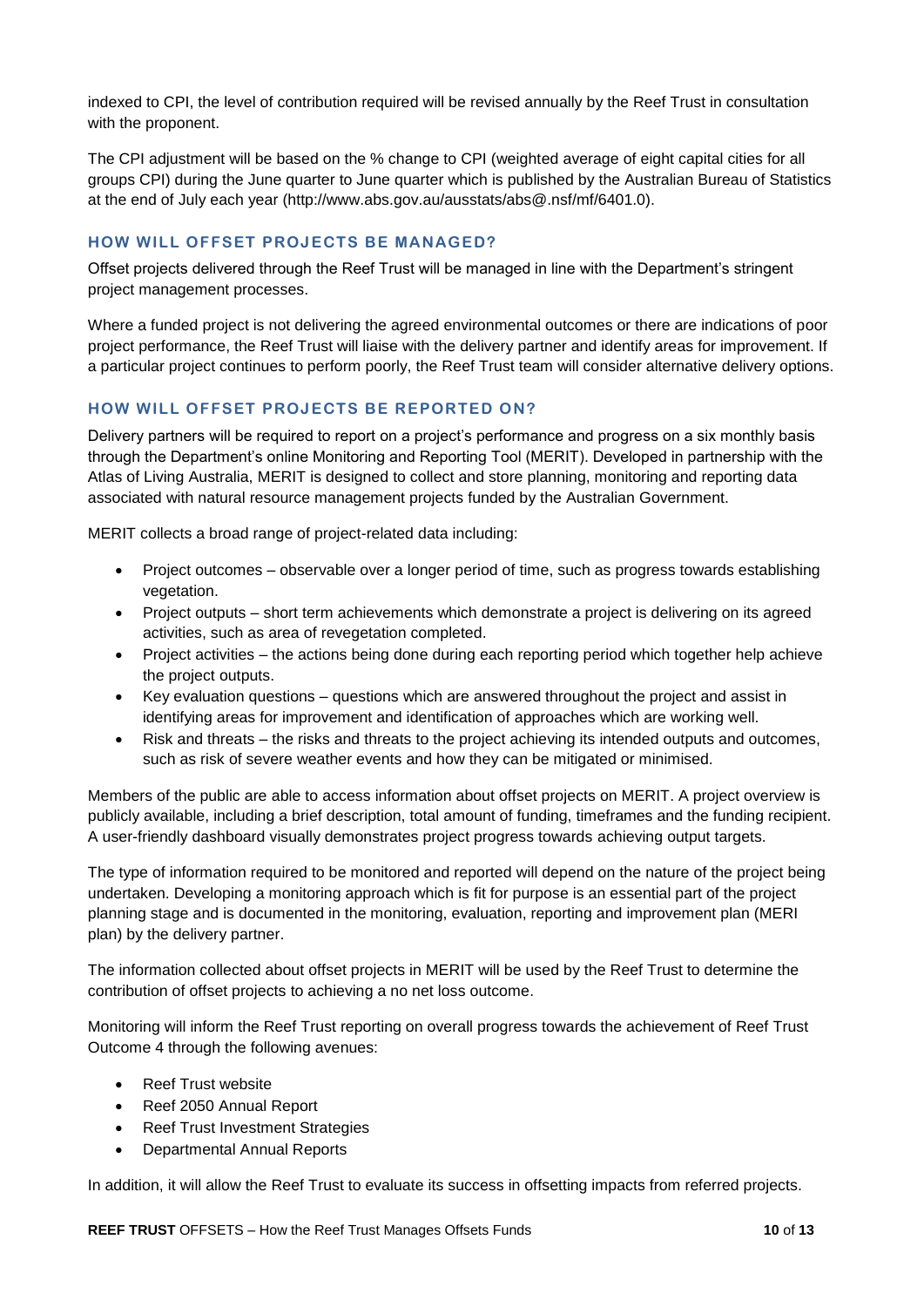Where requested by proponents as part of their administrative arrangements, progress reports will be provided on an annual basis, based on a financial year, using the information gathered on MERIT. The annual report will be in the form of the template at Attachment 1, which the Department may adapt as necessary.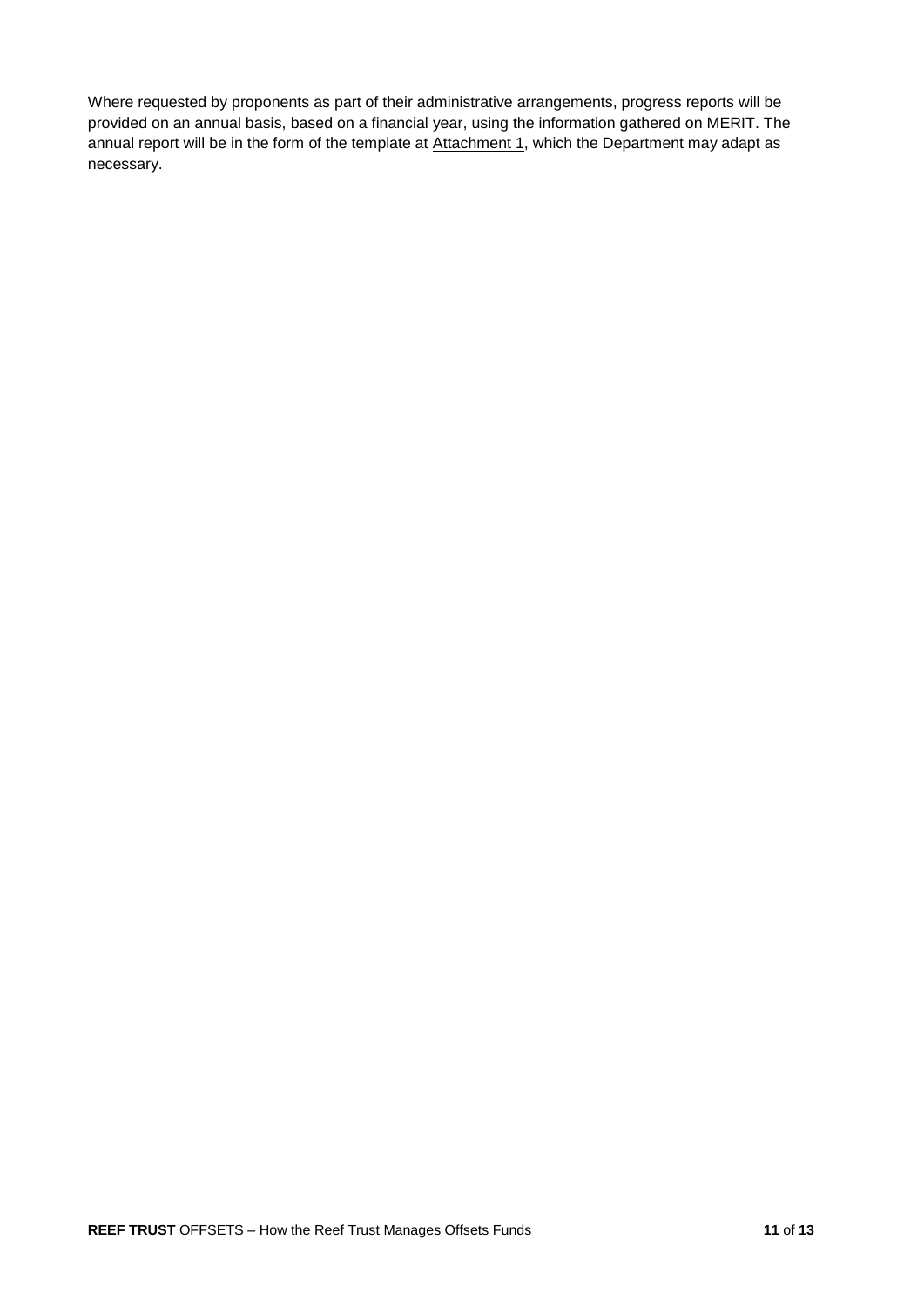## <span id="page-11-0"></span>**Attachment 1 – Reef Trust annual report to proponents template**

### **EPBC Approval Details**

| <b>Project Name:</b>                   | <b>EPBC No:</b> |                              |  |
|----------------------------------------|-----------------|------------------------------|--|
| <b>Proponent Name:</b>                 |                 | <b>Approval Expiry Date:</b> |  |
| <b>Reporting Period:</b>               |                 |                              |  |
| Funds received in the reporting period |                 | \$                           |  |
| Total funds received to date           |                 | \$                           |  |
| Funds spent in the reporting period    | \$              |                              |  |
| Total funds spent to date              | \$              |                              |  |

**Offset Project/s**

| <b>PROJECT</b>                                                                                        |        |  |  |  |
|-------------------------------------------------------------------------------------------------------|--------|--|--|--|
| <b>Project Title:</b>                                                                                 |        |  |  |  |
| <b>Total Project Value:</b>                                                                           |        |  |  |  |
| <b>Time Frame:</b>                                                                                    |        |  |  |  |
| <b>Delivery Agent:</b>                                                                                |        |  |  |  |
| Part of a combined offset project?                                                                    | Yes/No |  |  |  |
| <b>Project description:</b>                                                                           |        |  |  |  |
| Summary of project activities and how they will benefit the impacted matter of national environmental |        |  |  |  |
| significance                                                                                          |        |  |  |  |
|                                                                                                       |        |  |  |  |
|                                                                                                       |        |  |  |  |
|                                                                                                       |        |  |  |  |
|                                                                                                       |        |  |  |  |
|                                                                                                       |        |  |  |  |
|                                                                                                       |        |  |  |  |
| <b>Project Progress:</b>                                                                              |        |  |  |  |
| Progress on implementation in the last 12 months (activity focus)                                     |        |  |  |  |
|                                                                                                       |        |  |  |  |
|                                                                                                       |        |  |  |  |
|                                                                                                       |        |  |  |  |
|                                                                                                       |        |  |  |  |
|                                                                                                       |        |  |  |  |
|                                                                                                       |        |  |  |  |